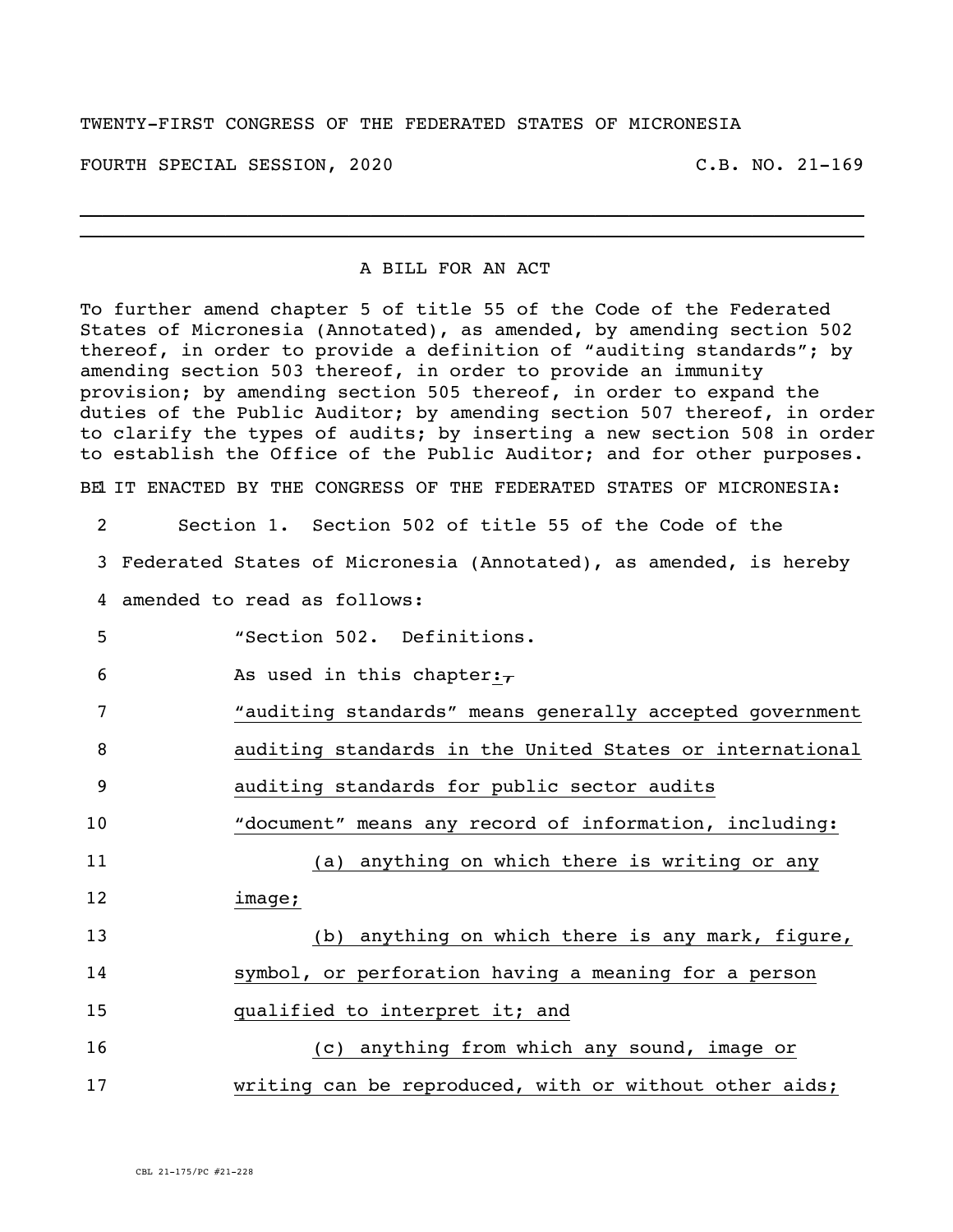and includes documents or information created, recorded, or stored electronically by any means whatsoever, and any information derived from those documents or that information. "*public funds from the National Government*" means funds or reimbursements from the National Government arising from the National tax revenues, including National tax **8** revenue shared with the states pursuant to article IX, section 5 of the Constitution of the Federated States of Micronesia, and all grants, subsidies, or contributions 11 11 in the form of money, goods, or services from any source which are received from the National Government by 13 appropriation law, or otherwise." Section 2. Section 503 of title 55 of the Code of the Federated States of Micronesia (Annotated), as amended, is hereby amended to read as follows: "Section 503. Appointment—Tenure—Removal—Salary. The appointment, tenure, removal, and salary of the Public Auditor for the National Government of the Federated States of Micronesia shall be as follows: (1) Appointment. The Public Auditor shall be appointed by the President with the advice and consent of Congress.

\_\_\_\_\_\_\_\_\_\_\_\_\_\_\_\_\_\_\_\_\_\_\_\_\_\_\_\_\_\_\_\_\_\_\_\_\_\_\_\_\_\_\_\_\_\_\_\_\_\_\_\_\_\_\_\_\_\_\_\_\_\_\_\_\_\_\_\_\_\_ **\_\_\_\_\_\_\_\_\_\_\_\_\_\_\_\_\_\_\_\_\_\_\_\_\_\_\_\_\_\_\_\_\_\_\_\_\_\_\_\_\_\_\_\_\_\_\_\_\_\_\_\_\_\_\_\_\_\_\_\_\_\_\_\_\_\_\_\_\_\_**

 (2) Tenure. The Public Auditor shall serve for a term of four years and until a successor is confirmed. An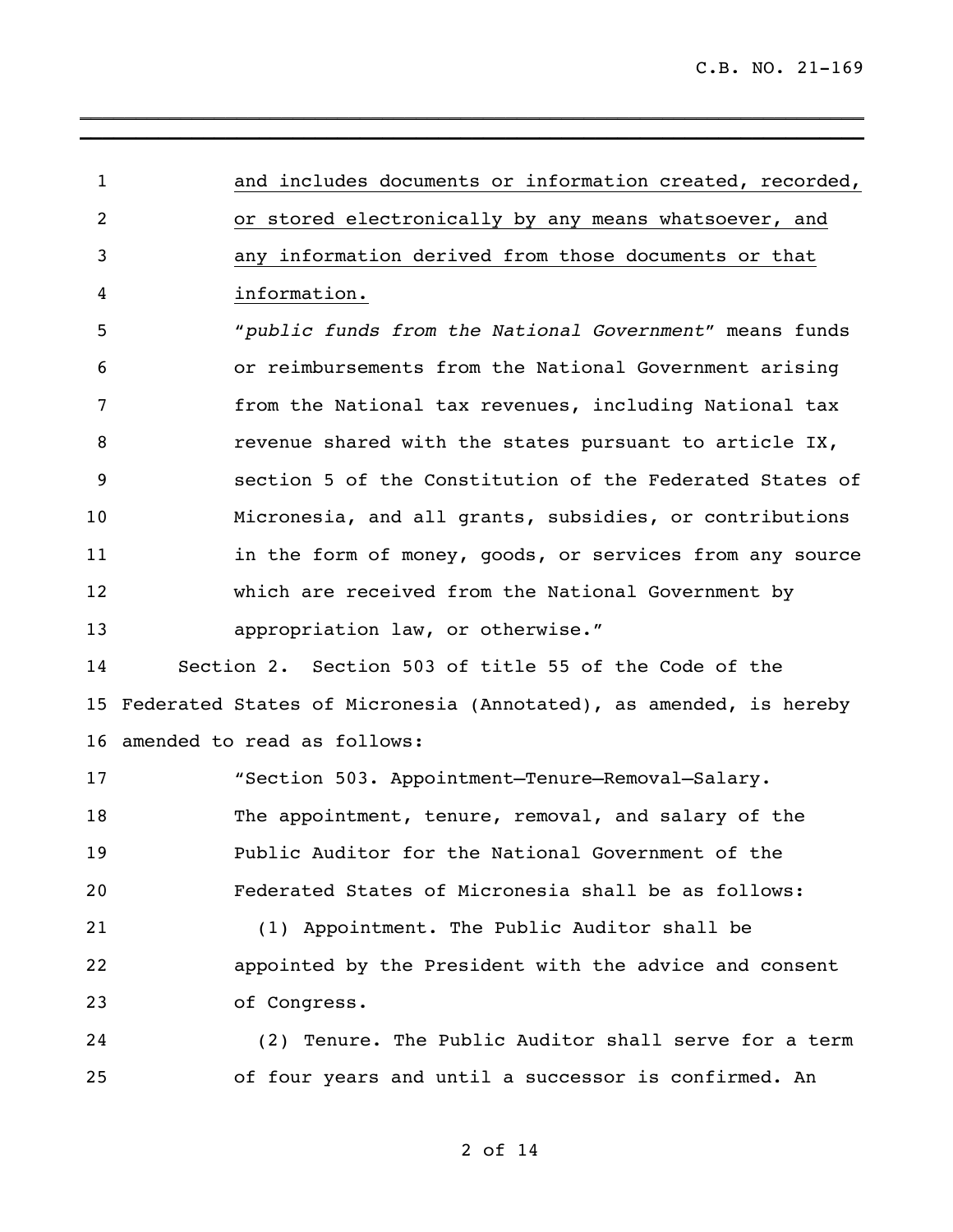individual may be reappointed for an additional term or terms with the advice and consent of Congress.

\_\_\_\_\_\_\_\_\_\_\_\_\_\_\_\_\_\_\_\_\_\_\_\_\_\_\_\_\_\_\_\_\_\_\_\_\_\_\_\_\_\_\_\_\_\_\_\_\_\_\_\_\_\_\_\_\_\_\_\_\_\_\_\_\_\_\_\_\_\_ **\_\_\_\_\_\_\_\_\_\_\_\_\_\_\_\_\_\_\_\_\_\_\_\_\_\_\_\_\_\_\_\_\_\_\_\_\_\_\_\_\_\_\_\_\_\_\_\_\_\_\_\_\_\_\_\_\_\_\_\_\_\_\_\_\_\_\_\_\_\_**

 (3) Removal. The Congress may remove the Public Auditor from office for cause by a two-thirds vote. In the event of such removal, the Chief Justice shall appoint an Acting Public Auditor until a successor is confirmed.

 (4) Salary. The Public Auditor shall receive an annual salary of which shall not exceed \$40,000, and shall be determined based on qualifications and experience. Upon the appointment of a Public Auditor the salary level for the position shall be fixed by the President with the advice and consent of Congress. Such salary shall not be reduced during the Public Auditor's term of office. In the event of removal or of a vacancy in the office, the successor shall be entitled to the salary attendant to the office as of the date of succession.

 (5) Immunity. Neither the Public Auditor nor any employee of the Public Auditor acting under the Public Auditor's authority shall be subject to personal civil or criminal liability for any act or omission in carrying out his or her duties in good faith." Section 3. Section 505 of title 55 of the Code of the Federated States of Micronesia (Annotated), as amended, is hereby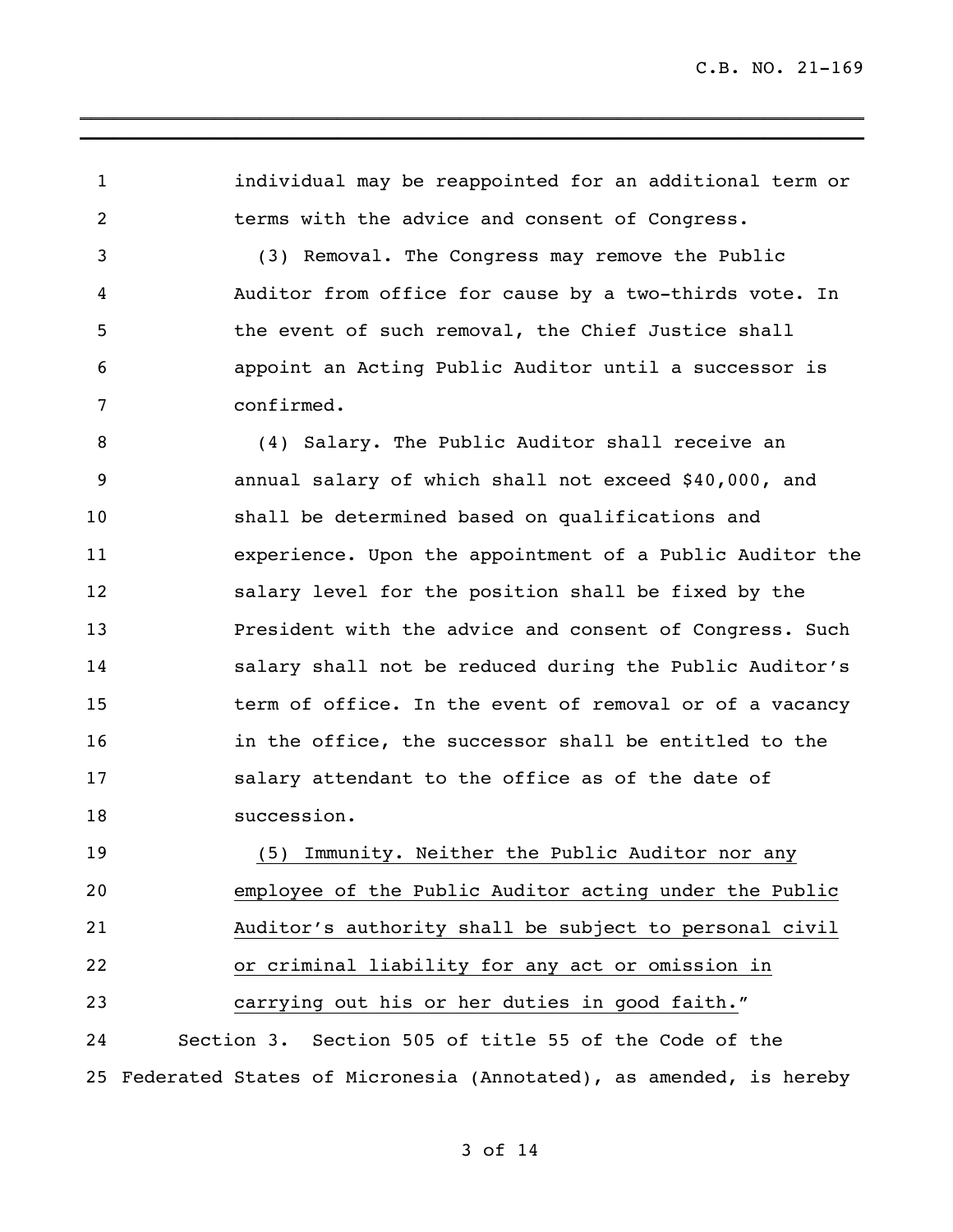amended to read as follows: "Section 505. Duties. The duties of the Public Auditor shall be as follows: (1) The Public Auditor shall inspect and audit transactions, accounts, books, and other financial records of every branch, department, office, agency, board, commission, bureau, and statutory authority of 8 the National Government and of other public legal entities, including, but not limited to, States, subdivisions thereof, and nonprofit organizations receiving public funds from the National Government. (2) The Public Auditor shall inspect and audit transactions, accounts, books, and other financial records associated with any project, program, and activity receiving funding in whole or in part from public funds of the National Government. (3) The Public Auditor shall perform audits as otherwise specifically required by statute. (4) The Public Auditor may at any time perform an inspection or evaluation of the design, implementation, or results of the operations, programs, or policies of the National Government and any instrumentality of the National Government as referred to in subsection (1). An inspection or evaluation shall be performed in conformity with standards issued by the Council of the

\_\_\_\_\_\_\_\_\_\_\_\_\_\_\_\_\_\_\_\_\_\_\_\_\_\_\_\_\_\_\_\_\_\_\_\_\_\_\_\_\_\_\_\_\_\_\_\_\_\_\_\_\_\_\_\_\_\_\_\_\_\_\_\_\_\_\_\_\_\_ **\_\_\_\_\_\_\_\_\_\_\_\_\_\_\_\_\_\_\_\_\_\_\_\_\_\_\_\_\_\_\_\_\_\_\_\_\_\_\_\_\_\_\_\_\_\_\_\_\_\_\_\_\_\_\_\_\_\_\_\_\_\_\_\_\_\_\_\_\_\_**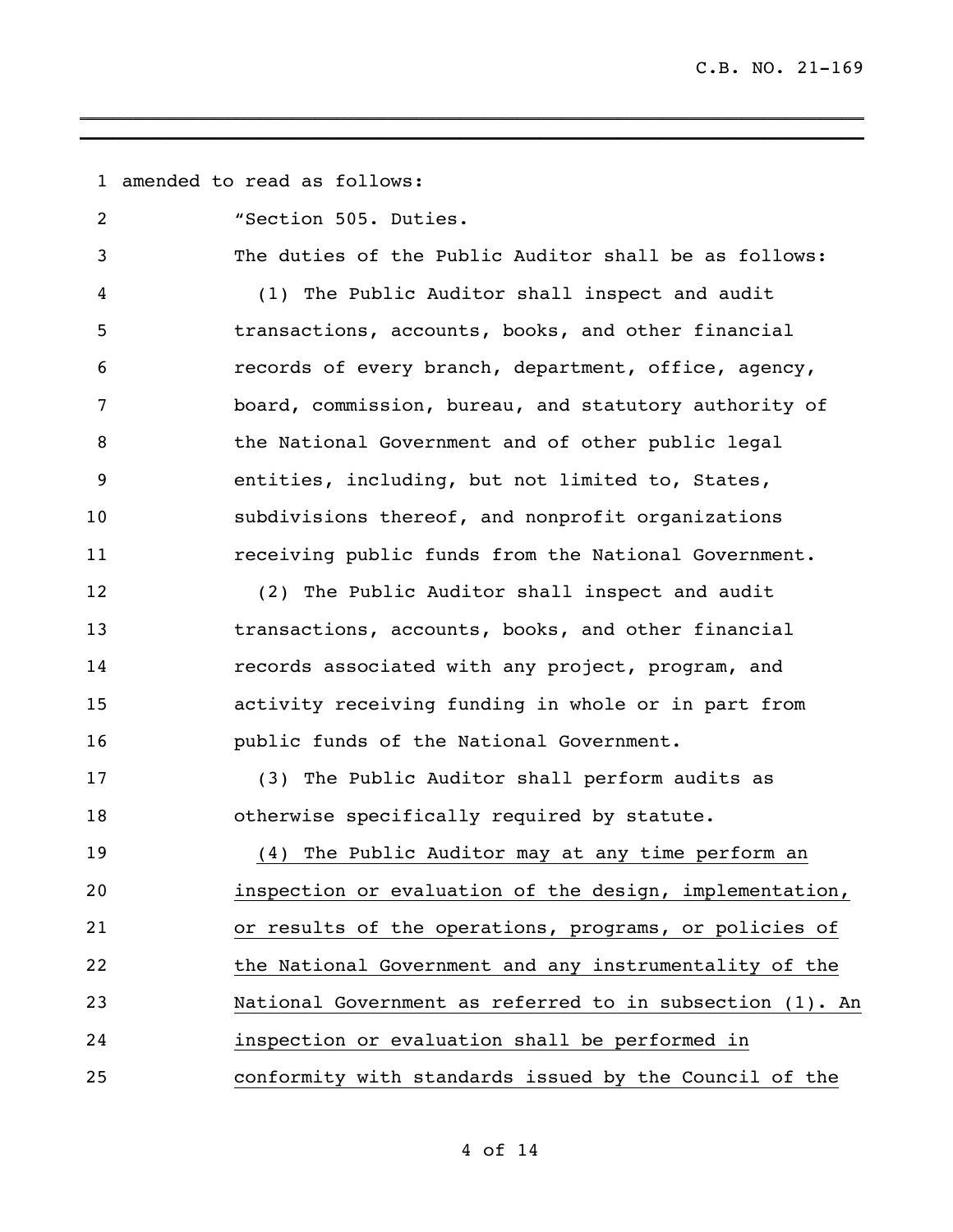| $\mathbf{1}$   | Inspectors General on Integrity and Efficiency in the                                                                                                                                                                           |
|----------------|---------------------------------------------------------------------------------------------------------------------------------------------------------------------------------------------------------------------------------|
| $\overline{2}$ | United States, to the extent the Public Auditor                                                                                                                                                                                 |
| 3              | determines the standards to be practicably applicable.                                                                                                                                                                          |
| 4              | $(5)$ $[$ $(4)$ The Public Auditor shall have the                                                                                                                                                                               |
| 5              | discretion to perform audits, inspections, or                                                                                                                                                                                   |
| 6              | evaluations, or assist in the performance of audits,                                                                                                                                                                            |
| 7              | upon request by the States.                                                                                                                                                                                                     |
| 8              | $(6)$ $\left[\frac{+5}{5}\right]$ The Public Auditor shall have the exclusive                                                                                                                                                   |
| 9              | audit jurisdiction over public funds of the National                                                                                                                                                                            |
| 10             | Government of the Federated States of Micronesia,                                                                                                                                                                               |
| 11             | including loans or grants from international                                                                                                                                                                                    |
| 12             | organizations but he shall have the authority to                                                                                                                                                                                |
| 13             | contract for independent auditing, inspection or                                                                                                                                                                                |
| 14             | evaluation services to be performed under his                                                                                                                                                                                   |
| 15             | supervision in instances where specialized expertise is                                                                                                                                                                         |
| 16             | required, or where auditing, inspections, or evaluation                                                                                                                                                                         |
| 17             | requirements are beyond the capacity of the Public                                                                                                                                                                              |
| 18             | Auditor's staff and separate funding is available.                                                                                                                                                                              |
| 19             | $(7)$ $(6)$ The Public Auditor shall file a report at                                                                                                                                                                           |
| $\sim$ $\sim$  | $\sim$ . The contract of the contract of the contract of the contract of the contract of the contract of the contract of the contract of the contract of the contract of the contract of the contract of the contract of the co |

\_\_\_\_\_\_\_\_\_\_\_\_\_\_\_\_\_\_\_\_\_\_\_\_\_\_\_\_\_\_\_\_\_\_\_\_\_\_\_\_\_\_\_\_\_\_\_\_\_\_\_\_\_\_\_\_\_\_\_\_\_\_\_\_\_\_\_\_\_\_ **\_\_\_\_\_\_\_\_\_\_\_\_\_\_\_\_\_\_\_\_\_\_\_\_\_\_\_\_\_\_\_\_\_\_\_\_\_\_\_\_\_\_\_\_\_\_\_\_\_\_\_\_\_\_\_\_\_\_\_\_\_\_\_\_\_\_\_\_\_\_**

 least once a year with the Congress. The Public Auditor may file other reports at such other times as he may determine. All reports of the Public Auditor shall be made available to the public.

24 (8)  $\{7\}$  The Public Auditor may submit recommendations with his audit and inspection or evaluation reports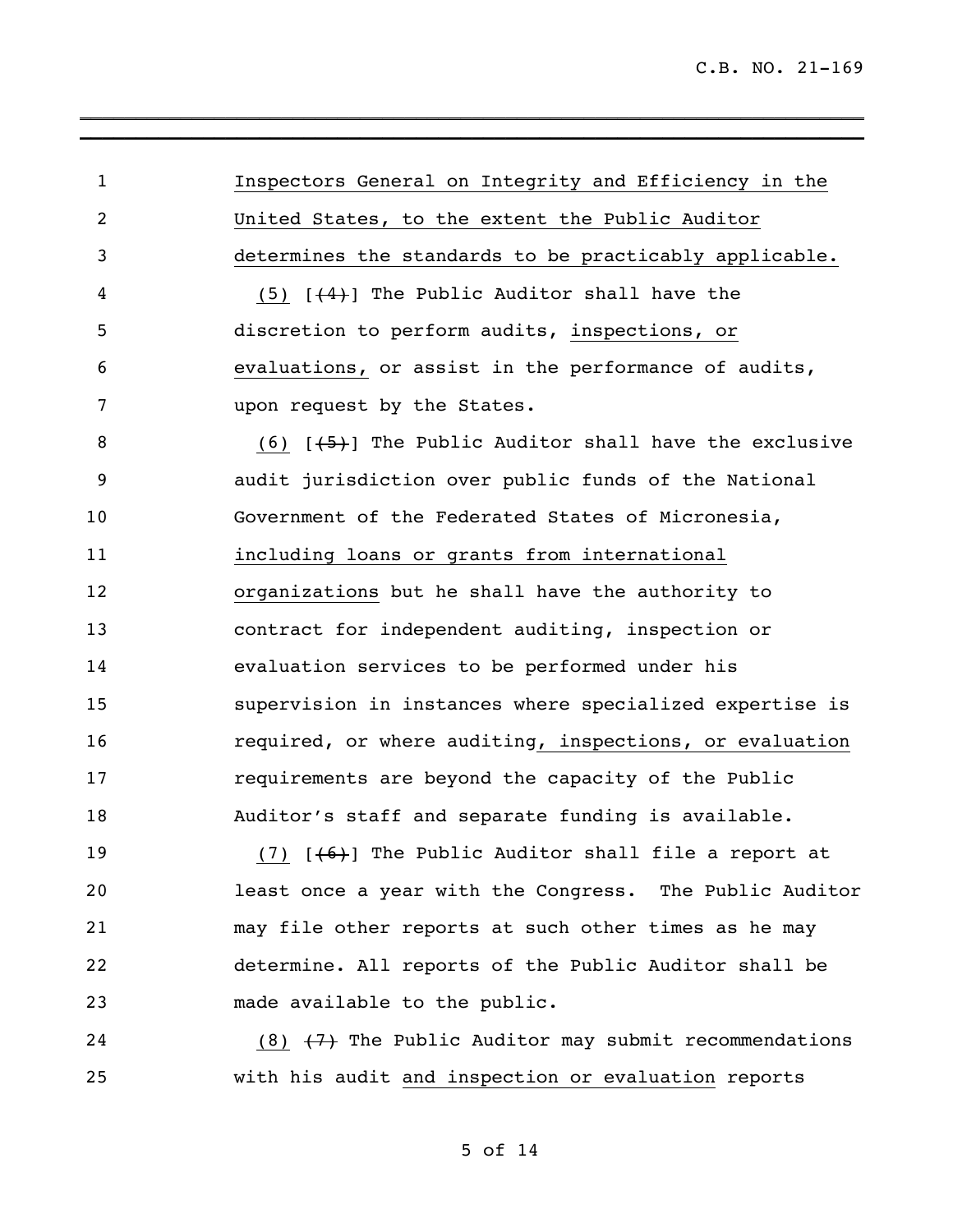| $\mathbf{1}$   | which shall be confined to matters within the            |
|----------------|----------------------------------------------------------|
| $\overline{2}$ | jurisdiction of the Public Auditor, including compliance |
| 3              | or noncompliance with laws governing the expenditure of  |
| 4              | public moneys, and the need for amendments or new laws   |
| 5              | to secure the efficient expenditure of public funds.     |
| 6              | (9) Upon receipt of an audit report or a report on an    |
| 7              | inspection or evaluation, the entity being audited,      |
| 8              | inspected, or evaluated must respond to any              |
| 9              | recommendations, in writing to the Public Auditor, by    |
| 10             | indicating the action or actions immediately taken to    |
| 11             | address the recommendations as well as stated action or  |
| 12             | actions to be taken on recommendations not immediately   |
| 13             | addressed. Thereafter, the public entity must file a     |
| 14             | monthly report with the Public Auditor indicating its    |
| 15             | progress in addressing the recommendations until such    |
| 16             | time as it can report that all recommendations have been |
| 17             | addressed, which period shall not exceed one year.       |
| 18             | (10) The Public Auditor may in his report to Congress    |
| 19             | under subsection (7) refer to any public entity which    |
| 20             | has, in the Public Auditor's opinion, failed without     |
| 21             | reasonable justification to address recommendations or   |
| 22             | to comply with its obligations under subsection (9).     |
| 23             | $(11)$ $(48)$ The Public Auditor shall keep a complete   |
| 24             | and accurate record or file of all audit reports,        |
| 25             | inspections, investigations, releases, audit work        |

\_\_\_\_\_\_\_\_\_\_\_\_\_\_\_\_\_\_\_\_\_\_\_\_\_\_\_\_\_\_\_\_\_\_\_\_\_\_\_\_\_\_\_\_\_\_\_\_\_\_\_\_\_\_\_\_\_\_\_\_\_\_\_\_\_\_\_\_\_\_ **\_\_\_\_\_\_\_\_\_\_\_\_\_\_\_\_\_\_\_\_\_\_\_\_\_\_\_\_\_\_\_\_\_\_\_\_\_\_\_\_\_\_\_\_\_\_\_\_\_\_\_\_\_\_\_\_\_\_\_\_\_\_\_\_\_\_\_\_\_\_**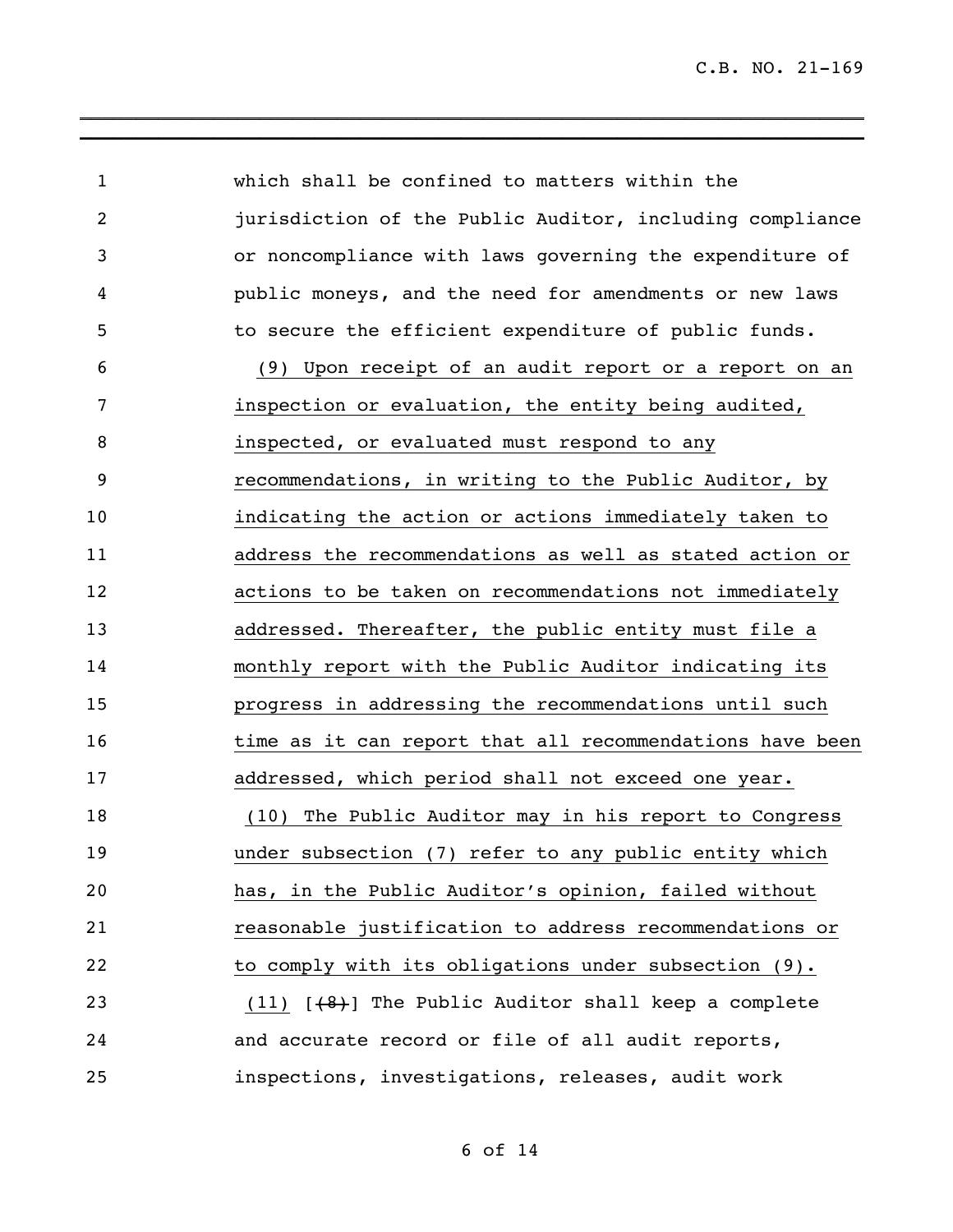papers, and other materials pertaining to the work of 2 the Office of the Public Auditor." Section 4. Section 506 of title 55 of the Code of the Federated States of Micronesia (Annotated), as amended, is hereby amended to read as follows: "Section 506. Powers. The powers of the Public Auditor shall be as follows: (1) The Public Auditor may examine and inspect all books, records, files papers, documents, and all financial affairs of every branch, department, office, agency, board, commission, bureau, and statutory authority of the National [g]Government, as well as other public legal entities, including state and non- profit organizations receiving funds from the National Government. (2)The Public Auditor may audit the records of any contractor performing public work on cost-reimbursement-18 type contracts for the National Government [of the Federated States of Micronesia] to verify the cost charged to a public contract. Any contractor performing public work pursuant to a contract with the National 22 Government [of the Federated States of Micronesia] shall keep and maintain records adequate to establish the validity of costs charged to the National Government. (3) The Public Auditor may by subpoena summon persons to

\_\_\_\_\_\_\_\_\_\_\_\_\_\_\_\_\_\_\_\_\_\_\_\_\_\_\_\_\_\_\_\_\_\_\_\_\_\_\_\_\_\_\_\_\_\_\_\_\_\_\_\_\_\_\_\_\_\_\_\_\_\_\_\_\_\_\_\_\_\_ **\_\_\_\_\_\_\_\_\_\_\_\_\_\_\_\_\_\_\_\_\_\_\_\_\_\_\_\_\_\_\_\_\_\_\_\_\_\_\_\_\_\_\_\_\_\_\_\_\_\_\_\_\_\_\_\_\_\_\_\_\_\_\_\_\_\_\_\_\_\_**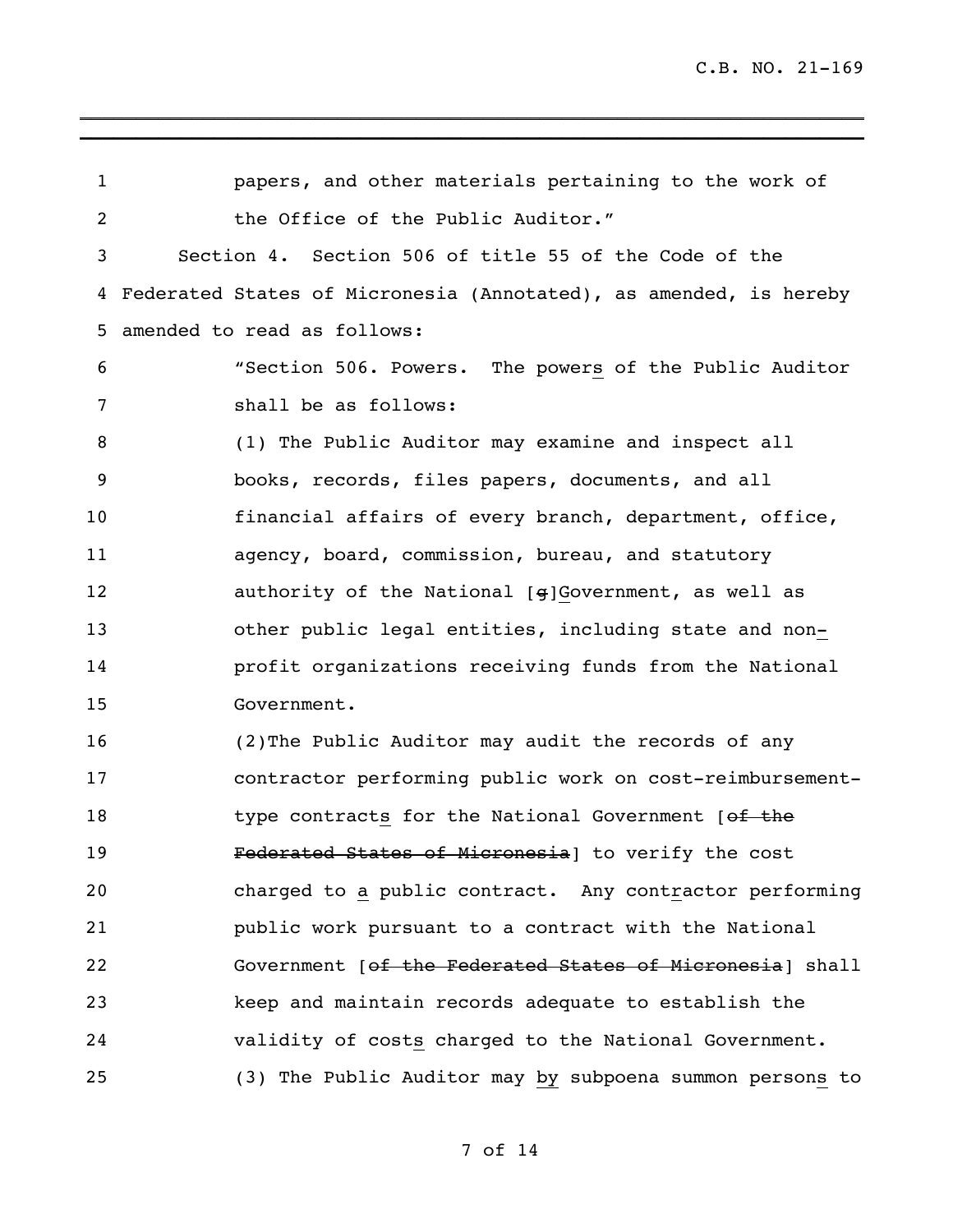appear at a reasonable time before him and administer oaths to such persons. He may question such persons, under oath, regarding receipts and expenditures of money and any other reasonable and relevant matters necessary for the performance of his duties.

\_\_\_\_\_\_\_\_\_\_\_\_\_\_\_\_\_\_\_\_\_\_\_\_\_\_\_\_\_\_\_\_\_\_\_\_\_\_\_\_\_\_\_\_\_\_\_\_\_\_\_\_\_\_\_\_\_\_\_\_\_\_\_\_\_\_\_\_\_\_ **\_\_\_\_\_\_\_\_\_\_\_\_\_\_\_\_\_\_\_\_\_\_\_\_\_\_\_\_\_\_\_\_\_\_\_\_\_\_\_\_\_\_\_\_\_\_\_\_\_\_\_\_\_\_\_\_\_\_\_\_\_\_\_\_\_\_\_\_\_\_**

 (4) The Public Auditor may issue subpoena duces tecum within a reasonable time requiring the production of books, records, documents, or other relevant financial papers or objects necessary for the performance of his duties.

 (5) Any subpoena or subpoena duces tecum issued under the authority of the Public Auditor shall run in the name of the Federated States of Micronesia and shall be addressed to the chief or other officer of the Division of Security and Investigation of the office of the Attorney General of the National Government of the Federated States of Micronesia. The subpoena or subpoena 18 duces tecum shall be [singed] signed by the Public Auditor and shall identify the witness to be served or the books, records, documents, or other relevant financial papers or objects to be produced together with a reference to the account subject to inspection and audit or inspection or evaluation, as the case may be. (6) Any officer to whom such subpoena or subpoena duces tecum is directed shall forthwith serve or execute the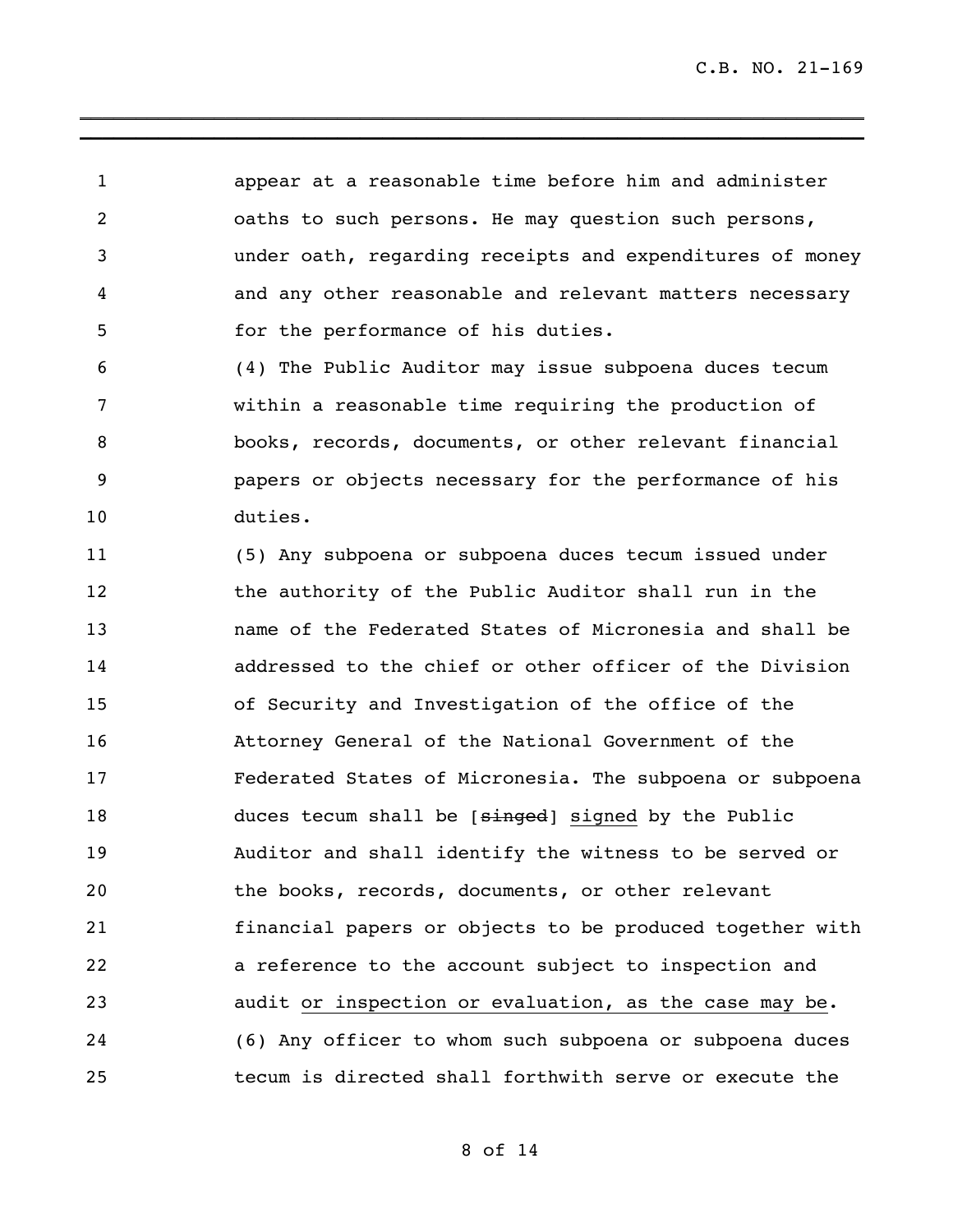same upon delivery thereof to him.

 (7) Any person who willfully fails or refuses to appear upon receiving service of subpoena, or who willfully fails or refuses to produce any books, records, documents, or other relevant financial papers or objects designated in a subpoena duces tecum properly issued by the Public Auditor, upon conviction thereof, shall be fined not more than \$ 1,000.00, or imprisoned for not more than one year, or both. Failure by the Public Auditor to comply in any material respect with the requirements of this chapter shall relieve any person of the obligation to appear or the obligation to produce designated materials, and such failure shall be defense 14 in any proceeding against such person for punishment. (8) Any person subject to a subpoena duces tecum shall have only those privileges against producing books, records, documents, or other relevant financial papers or objects which are authorized under the rules of evidence of the Supreme Court of the Federated States of Micronesia, the Constitution of the Federated States of Micronesia, the Trust Territory Bill of Rights, or other applicable law.

\_\_\_\_\_\_\_\_\_\_\_\_\_\_\_\_\_\_\_\_\_\_\_\_\_\_\_\_\_\_\_\_\_\_\_\_\_\_\_\_\_\_\_\_\_\_\_\_\_\_\_\_\_\_\_\_\_\_\_\_\_\_\_\_\_\_\_\_\_\_ **\_\_\_\_\_\_\_\_\_\_\_\_\_\_\_\_\_\_\_\_\_\_\_\_\_\_\_\_\_\_\_\_\_\_\_\_\_\_\_\_\_\_\_\_\_\_\_\_\_\_\_\_\_\_\_\_\_\_\_\_\_\_\_\_\_\_\_\_\_\_**

 (9) The Public Auditor, when he receives an allegation of non-compliance in public office, misuse of public resources, financial crime, financial corruption, or any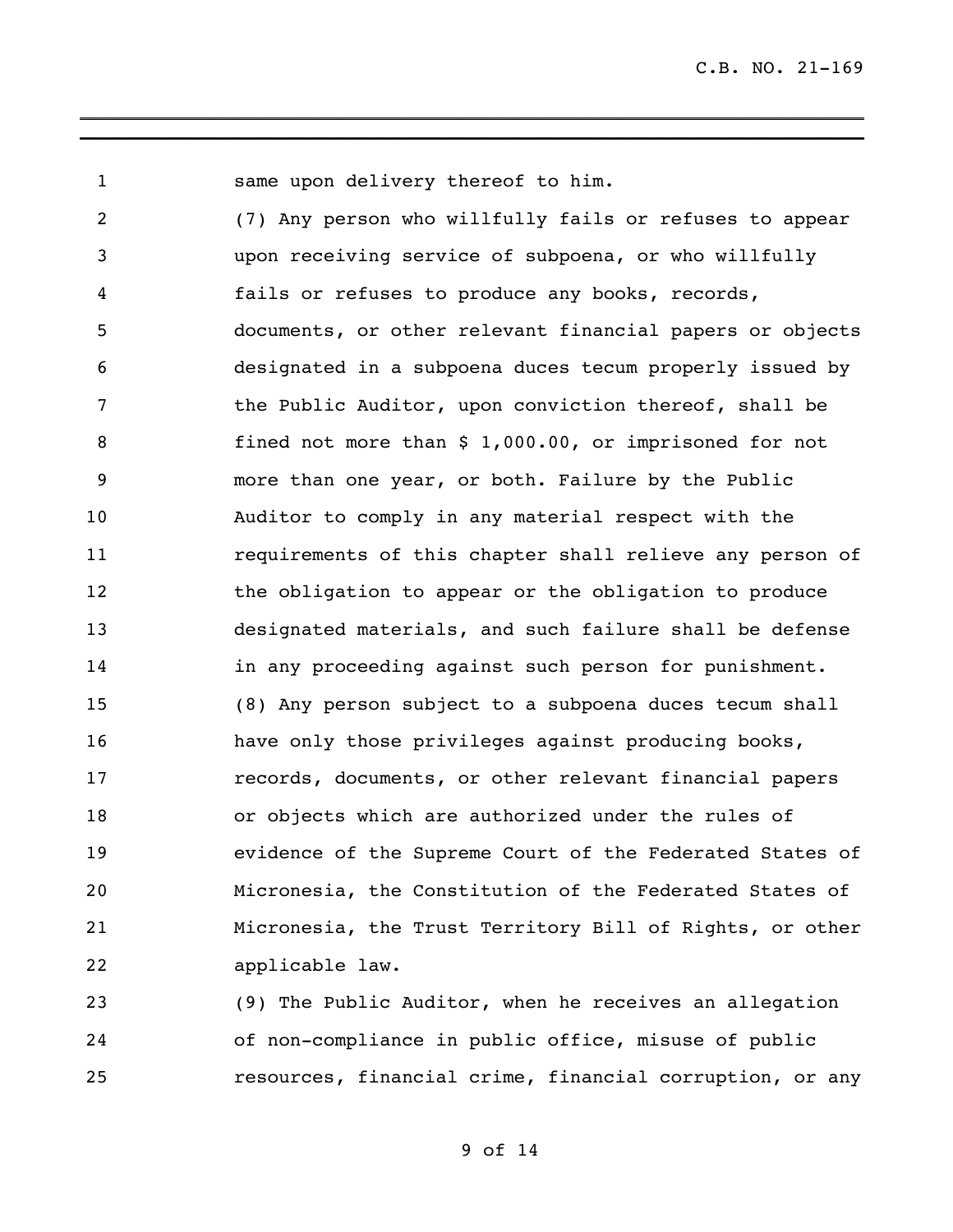other breach of the national law or regulations involving, in whole or in part, public funds (including funds received from a development organization by loan or grant) from the National Government, may authorize the Compliance Investigation Division to conduct a preliminary inquiry to ascertain whether there is a reasonable cause to warrant an investigation into the allegation. (10)The Public Auditor, when in the performance of his 10 duties [and] has a reasonable cause to suspect non- compliance in public office, misuse of public resources, financial crime, financial corruption, or any other breach of the national law or regulations involving, in whole or in part, public funds from the National Government, may authorize the Compliance Investigation Division to investigate such matters. (11)The Compliance Investigation Division, when conducting a preliminary inquiry or an investigation, shall liaise with the Department of Justice during the course of conducting such preliminary inquiry or investigation and advise the Department of Justice of the results of such a preliminary inquiry or

\_\_\_\_\_\_\_\_\_\_\_\_\_\_\_\_\_\_\_\_\_\_\_\_\_\_\_\_\_\_\_\_\_\_\_\_\_\_\_\_\_\_\_\_\_\_\_\_\_\_\_\_\_\_\_\_\_\_\_\_\_\_\_\_\_\_\_\_\_\_ **\_\_\_\_\_\_\_\_\_\_\_\_\_\_\_\_\_\_\_\_\_\_\_\_\_\_\_\_\_\_\_\_\_\_\_\_\_\_\_\_\_\_\_\_\_\_\_\_\_\_\_\_\_\_\_\_\_\_\_\_\_\_\_\_\_\_\_\_\_\_**

investigation."

 Section 5. Section 507 of title 55 of the Code of the Federated States of Micronesia (Annotated), as amended, is hereby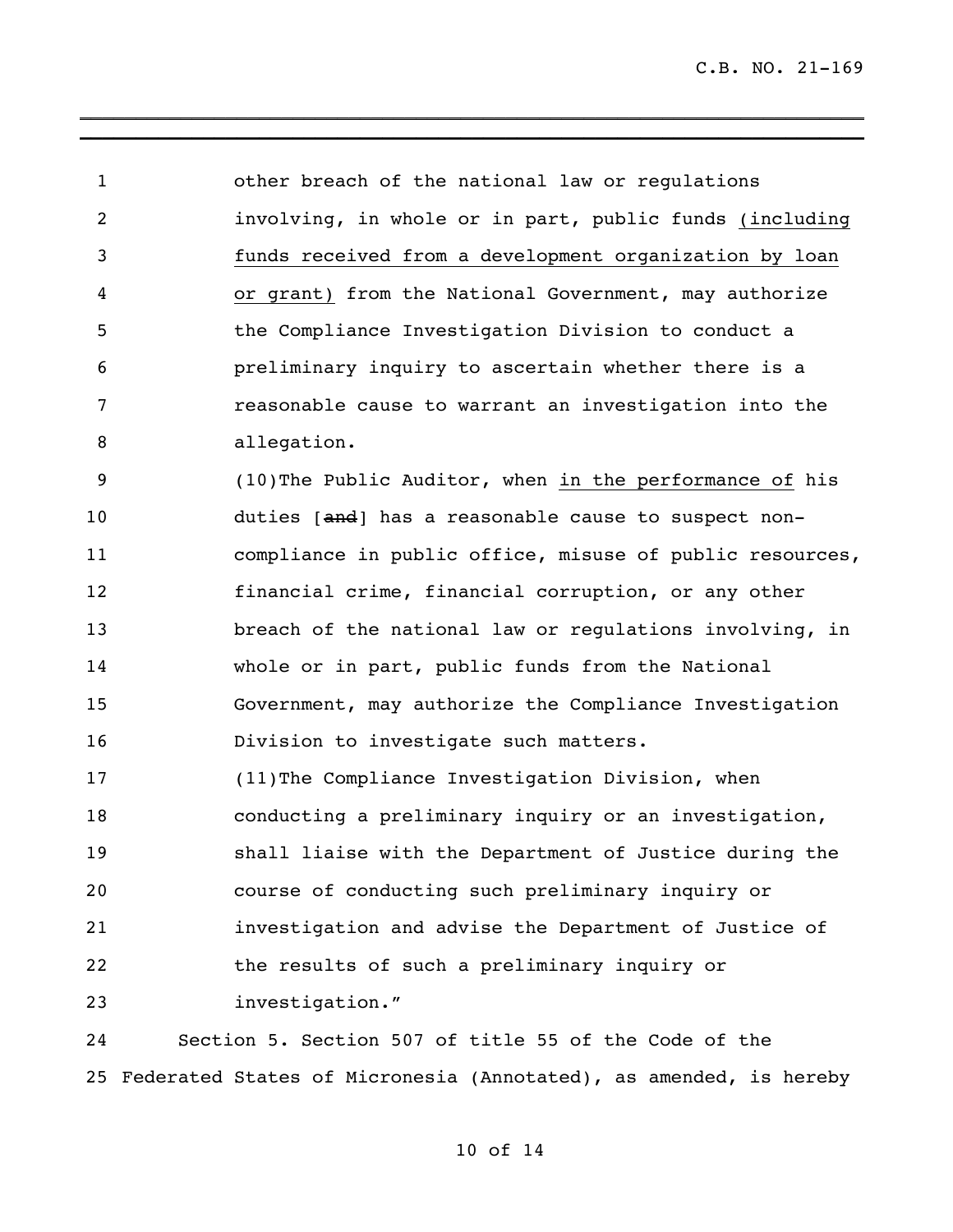amended to read as follows: "Section 507. Types of audits and audit standards. The types of audits and applicable audit standards shall be as follows: 5 (1) The Public Auditor may perform [Three types of audits may be performed]: (a) Financial audits and compliance audits. This type of audit includes, but is not limited to, audits under section 505(1) and (2), and determines whether the financial statements of an audited entity present fairly the financial position and results of financial operations in accordance with generally accepted accounting principles and whether the entity has complied with laws and regulations that may have a material effect upon the financial statements. 16 (b) Performance audits. [Economy and 17 efficiency. This type of audit determines whether an entity is managing and utilizing its resources effectively, economically and efficiently, the cause of inefficiencies or uneconomical practices, and whether the entity has complied with laws and regulations concerning effectiveness, economy and efficiency. (c) Program results. This type of audit determines whether the desired results or benefits established by the Congress or other authorizing body

\_\_\_\_\_\_\_\_\_\_\_\_\_\_\_\_\_\_\_\_\_\_\_\_\_\_\_\_\_\_\_\_\_\_\_\_\_\_\_\_\_\_\_\_\_\_\_\_\_\_\_\_\_\_\_\_\_\_\_\_\_\_\_\_\_\_\_\_\_\_ **\_\_\_\_\_\_\_\_\_\_\_\_\_\_\_\_\_\_\_\_\_\_\_\_\_\_\_\_\_\_\_\_\_\_\_\_\_\_\_\_\_\_\_\_\_\_\_\_\_\_\_\_\_\_\_\_\_\_\_\_\_\_\_\_\_\_\_\_\_\_**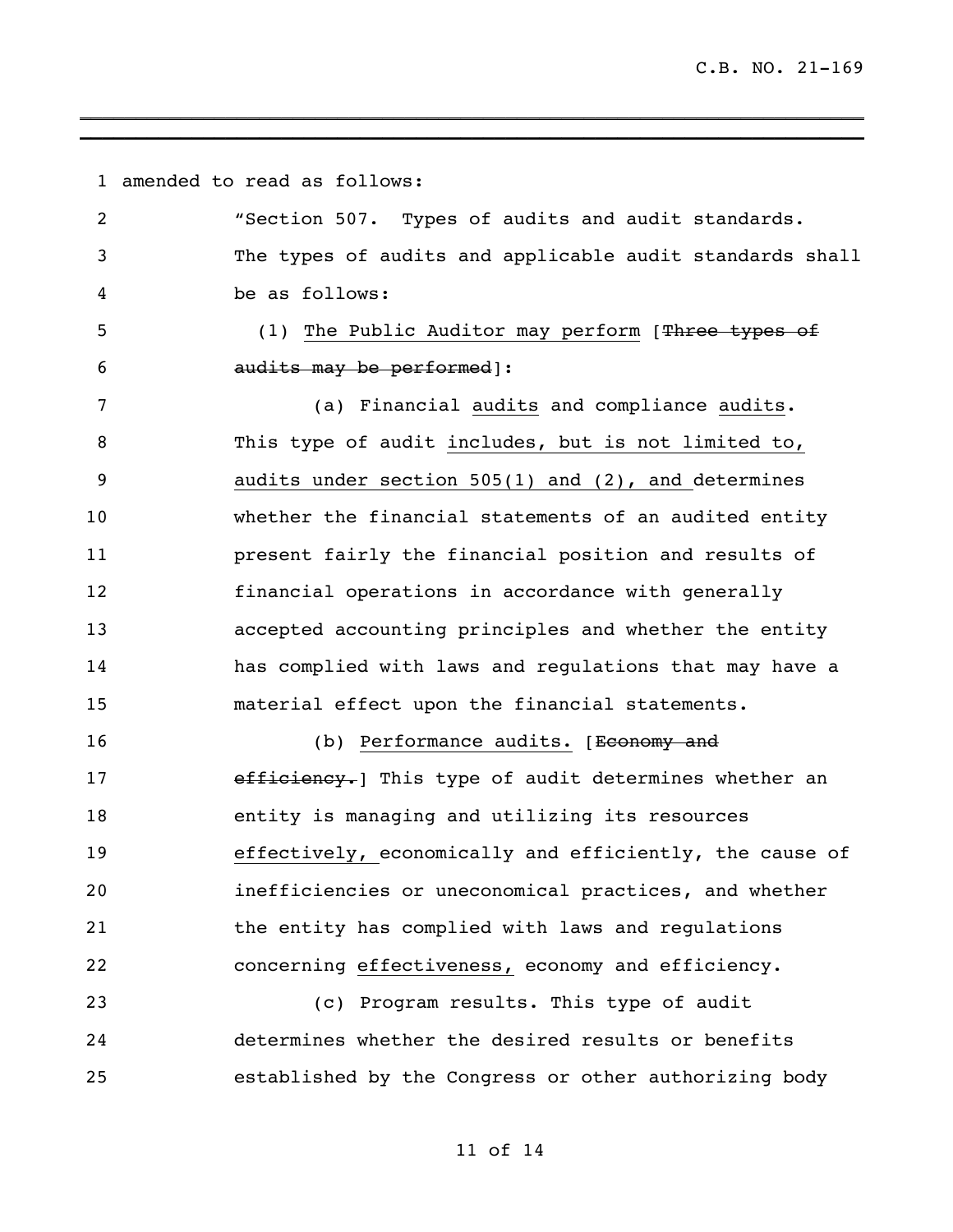| 1              | are being achieved and whether the program                           |
|----------------|----------------------------------------------------------------------|
| $\overline{2}$ | administrators have considered alternatives that might               |
| 3              | yield desired results at a lower cost.                               |
| 4              | (2) Any given audit or review may include one or more                |
| 5              | of the objectives in subsection (1) of this section in               |
| 6              | the reasonable exercise of the Public Auditor's                      |
| 7              | discretion.                                                          |
| 8              | (3) The Public Auditor shall perform audits in                       |
| 9              | conformity with auditing standards, to the extent the                |
| 10             | Public Auditor determines the standards to be both                   |
| 11             | relevant and practicably applicable to the audit                     |
| 12             | [generally accepted audit standards as established by                |
| 13             | the American Institute of Certified Public                           |
| 14             | Accountants."]                                                       |
| 15             | Section 6. Chapter 5 of title 55 of the Code of the                  |
|                | 16 Federated States of Micronesia (Annotated), as amended, is hereby |
|                | 17 amended by inserting new section 508 to read as follows:          |
| 18             | "Section 508. Office of the Public Auditor.                          |
| 19             | (1) There is an Office of the Public Auditor for the                 |
| 20             | Federated States of Micronesia, which is headed by the               |
| 21             | Public Auditor. The Office of the Public Auditor                     |
| 22             | exists independently of the Government and is to be                  |
| 23             | independent of administrative and political control,                 |
| 24             | direction and influence.                                             |
| 25             | (2) The Public Auditor is responsible for managing and               |

\_\_\_\_\_\_\_\_\_\_\_\_\_\_\_\_\_\_\_\_\_\_\_\_\_\_\_\_\_\_\_\_\_\_\_\_\_\_\_\_\_\_\_\_\_\_\_\_\_\_\_\_\_\_\_\_\_\_\_\_\_\_\_\_\_\_\_\_\_\_

**\_\_\_\_\_\_\_\_\_\_\_\_\_\_\_\_\_\_\_\_\_\_\_\_\_\_\_\_\_\_\_\_\_\_\_\_\_\_\_\_\_\_\_\_\_\_\_\_\_\_\_\_\_\_\_\_\_\_\_\_\_\_\_\_\_\_\_\_\_\_**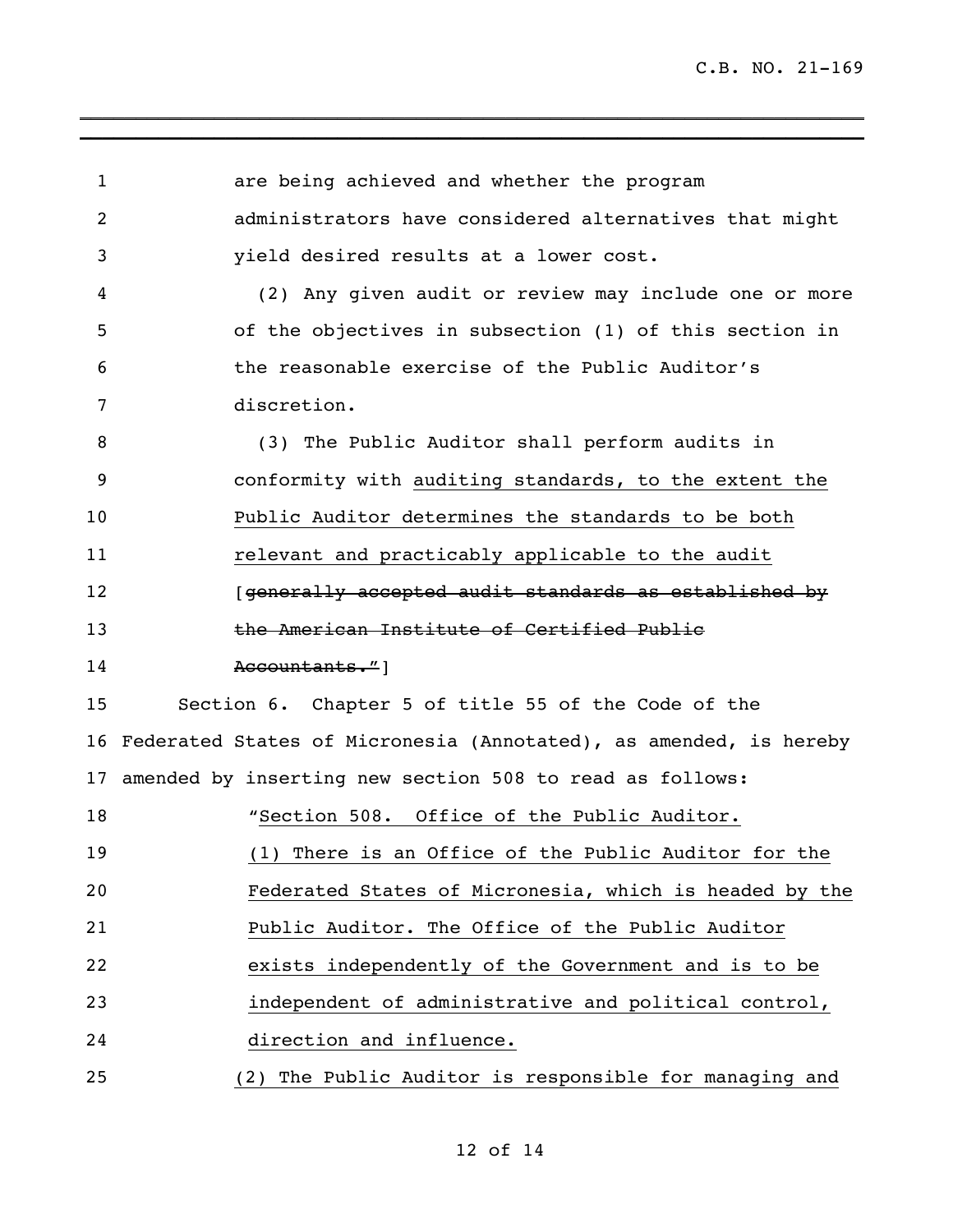| $\mathbf{1}$   | authorizing expenditure under the appropriation provided |
|----------------|----------------------------------------------------------|
| $\overline{2}$ | by law for the conduct of the Office, and for that       |
| 3              | purpose may establish such organisational divisions      |
| 4              | (including the Compliance Investigation Division) as the |
| 5              | Public Auditor considers appropriate and prescribe their |
| 6              | duties and responsibilities. The Public Auditor may      |
| 7              | enter an administrative arrangement with the Finance     |
| 8              | Department for the administration of the Office's        |
| $\overline{9}$ | finances and to ensure that all expenditure under        |
| 10             | appropriation that has been authorized by the Public     |
| 11             | Auditor is certified and paid according to the           |
| 12             | applicable legal requirements.                           |
| 13             | (3) Within the appropriation provided for the conduct of |
| 14             | the Office, the Public Auditor may employ such staff     |
| 15             | that the Public Auditor considers necessary for the      |
| 16             | effective functioning of the Office and the performance  |
| 17             | of the Public Auditor's duties under this Act. In        |
| 18             | employing staff, the Public Auditor must comply with the |
| 19             | Public Service System Act with respect to human          |
| 20             | resources management including the management of         |
| 21             | recruitment processes."                                  |
| 22             |                                                          |
| 23             |                                                          |
| 24             |                                                          |
| 25             |                                                          |
|                |                                                          |

\_\_\_\_\_\_\_\_\_\_\_\_\_\_\_\_\_\_\_\_\_\_\_\_\_\_\_\_\_\_\_\_\_\_\_\_\_\_\_\_\_\_\_\_\_\_\_\_\_\_\_\_\_\_\_\_\_\_\_\_\_\_\_\_\_\_\_\_\_\_

**\_\_\_\_\_\_\_\_\_\_\_\_\_\_\_\_\_\_\_\_\_\_\_\_\_\_\_\_\_\_\_\_\_\_\_\_\_\_\_\_\_\_\_\_\_\_\_\_\_\_\_\_\_\_\_\_\_\_\_\_\_\_\_\_\_\_\_\_\_\_**